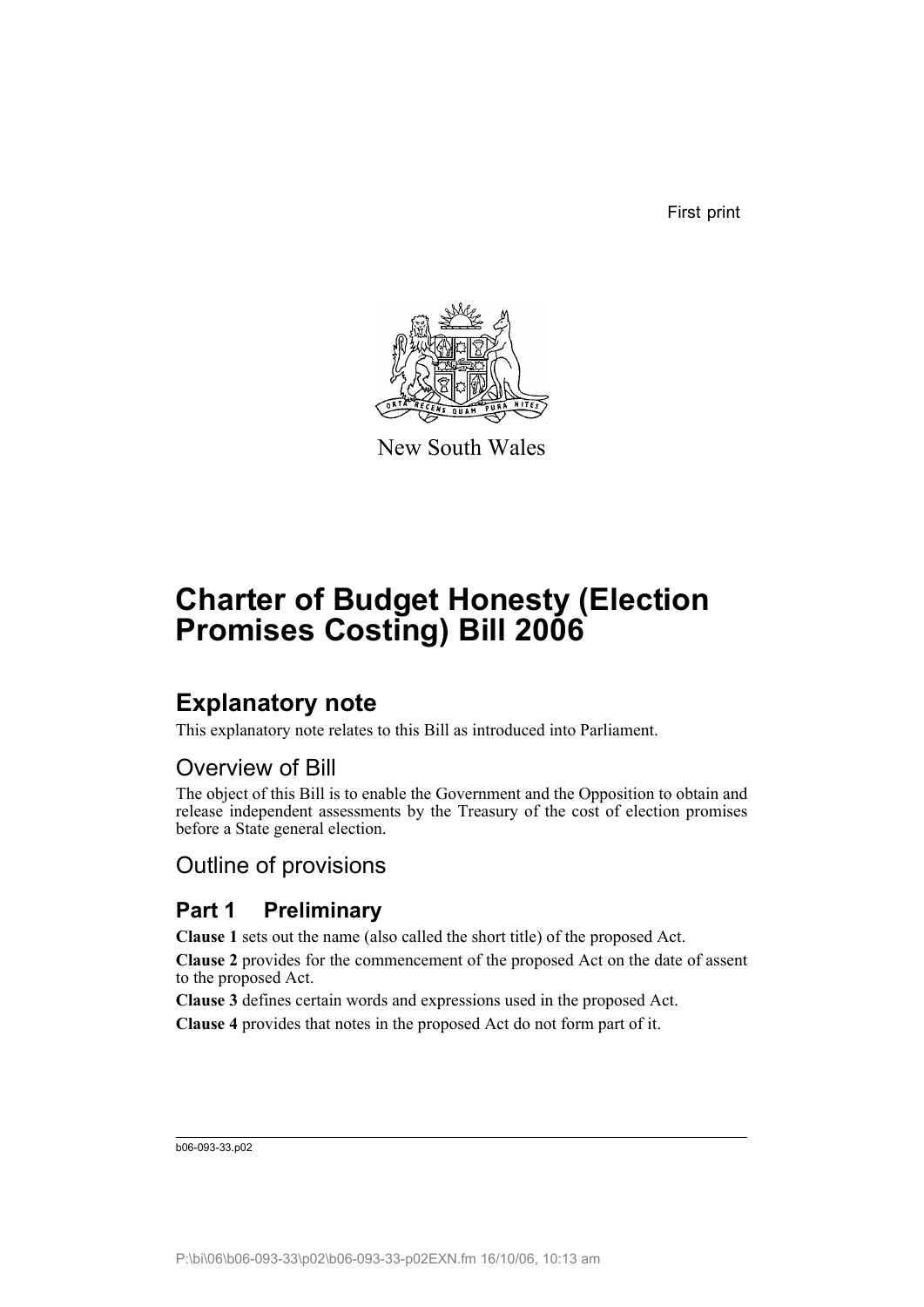Explanatory note

### **Part 2 Requests for Treasury costing of election promises**

**Clause 5** provides that the Premier or the Leader of the Opposition (*the requesting party*) may request the Secretary of the Treasury (*the Secretary*) to prepare costings of publicly announced or proposed policies. Such requests may relate to proposed changes in expenditure or revenue.

**Clause 6** allows costing requests to be made during the 60 days before a State election.

**Clause 7** sets out formal requirements relating to the making of a costing request. A costing request must be in writing, outline the policy to be costed and state the purpose or intention of the policy.

**Clause 8** provides that a requesting party may, by notice in writing, withdraw any costing request at any time before the costing is provided by the Treasury. Under clause 12, a costed policy may also be withdrawn from the policies listed in the Government's or Opposition's budget impact statement for the election.

## **Part 3 Treasury costing of election promises**

**Clause 9** requires the Secretary to provide a costing of a policy to the requesting party as soon as possible after receiving the request. If further information is required to cost the policy, the Secretary may request that information from the requesting party. The Secretary is to inform the requesting party of any requested costing that the Secretary is unable to provide and the reason it cannot be provided. The requesting party is required to notify the Secretary of the public announcement of policies that have been costed by the Treasury.

**Clause 10** enables the Premier or the Leader of the Opposition to publicly release a Treasury costing that they requested. The clause also provides that the Secretary may issue a public statement correcting any misrepresentation of the Treasury costing.

**Clause 11** requires the Secretary to publicly release a costing request and the Treasury costing:

- (a) when the Secretary has been notified of the public announcement of the policy, or
- (b) when the Secretary releases a budget impact statement that includes the costed policy.

**Clause 12** provides for the preparation and release during the pre-election period of separate budget impact statements for all Treasury costed Government policies and Opposition policies. A budget impact statement is to show a summary of the assessed financial impact of each costed policy, and the total net financial impact of all the costed policies, on the current year's State budget and on the forward estimates for the following 3 financial years (together with the impact on the State's net financial liabilities). Two weeks before the State election, the Secretary is to provide a draft budget impact statement to the Premier and the Leader of the Opposition in relation

Explanatory note page 2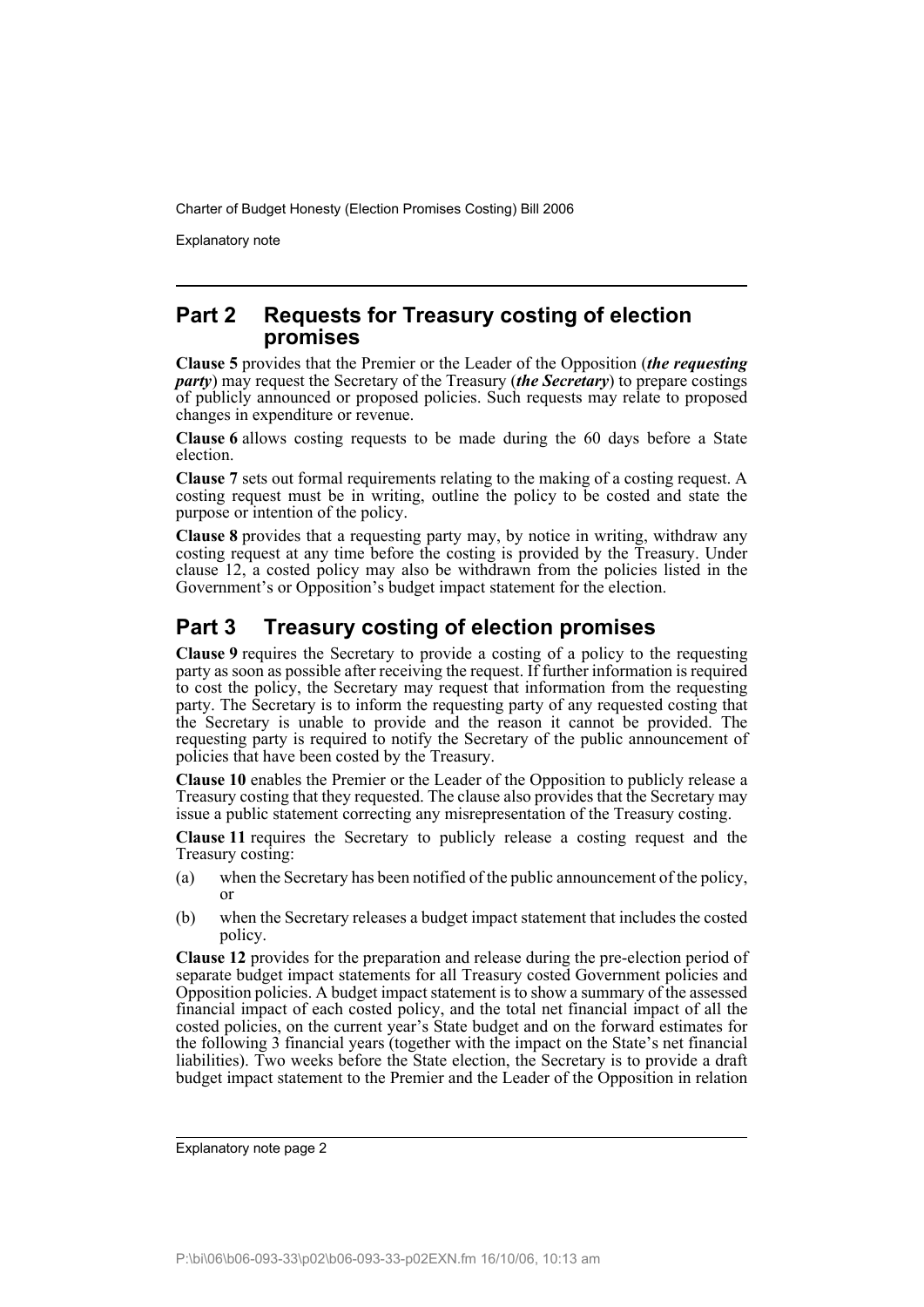Explanatory note

to their respective policies. Within 48 hours of being provided with a draft budget impact statement, the Premier and the Leader of the Opposition may notify the Secretary of their final list of Treasury costed policies for inclusion in the budget impact statement. The Secretary is to revise the statements in accordance with any such notification and publicly release those final statements 5 days before the State election.

## **Part 4 Miscellaneous**

**Clause 13** provides that the Secretary is to publicly release, on the release of the half-yearly budget review, a statement of the amount of uncommitted funds that are available to meet any future expenditure commitments for the General Government Sector during the current year's State budget and during the following 3 financial years.

**Clause 14** makes it an offence for the Secretary or other member of staff of the Treasury to disclose any information or document provided by a requesting party (or on their behalf) for the purposes of a Treasury costing, or a document prepared by the Treasury for the purposes of any such costing, except to the requesting party, a person authorised by the requesting party or a member of the staff of the Treasury. The clause provides exceptions to that obligation (for example, any information or document that the Secretary is authorised or required to publicly release under the proposed Act or that has already been lawfully published).

**Clause 15** allows the Secretary to issue guidelines relating to the making of costing requests and the preparation of Treasury costings and budget impact statements.

**Clause 16** allows the Secretary to revise a Treasury costing or budget impact statement to correct any error at any time after it is made or publicly released, and to provide or release a revised costing or statement.

**Clause 17** is a general regulation-making power.

**Clause 18** omits from the *Public Finance and Audit Act 1983* a secrecy provision that is transferred to clause 14 of this Bill.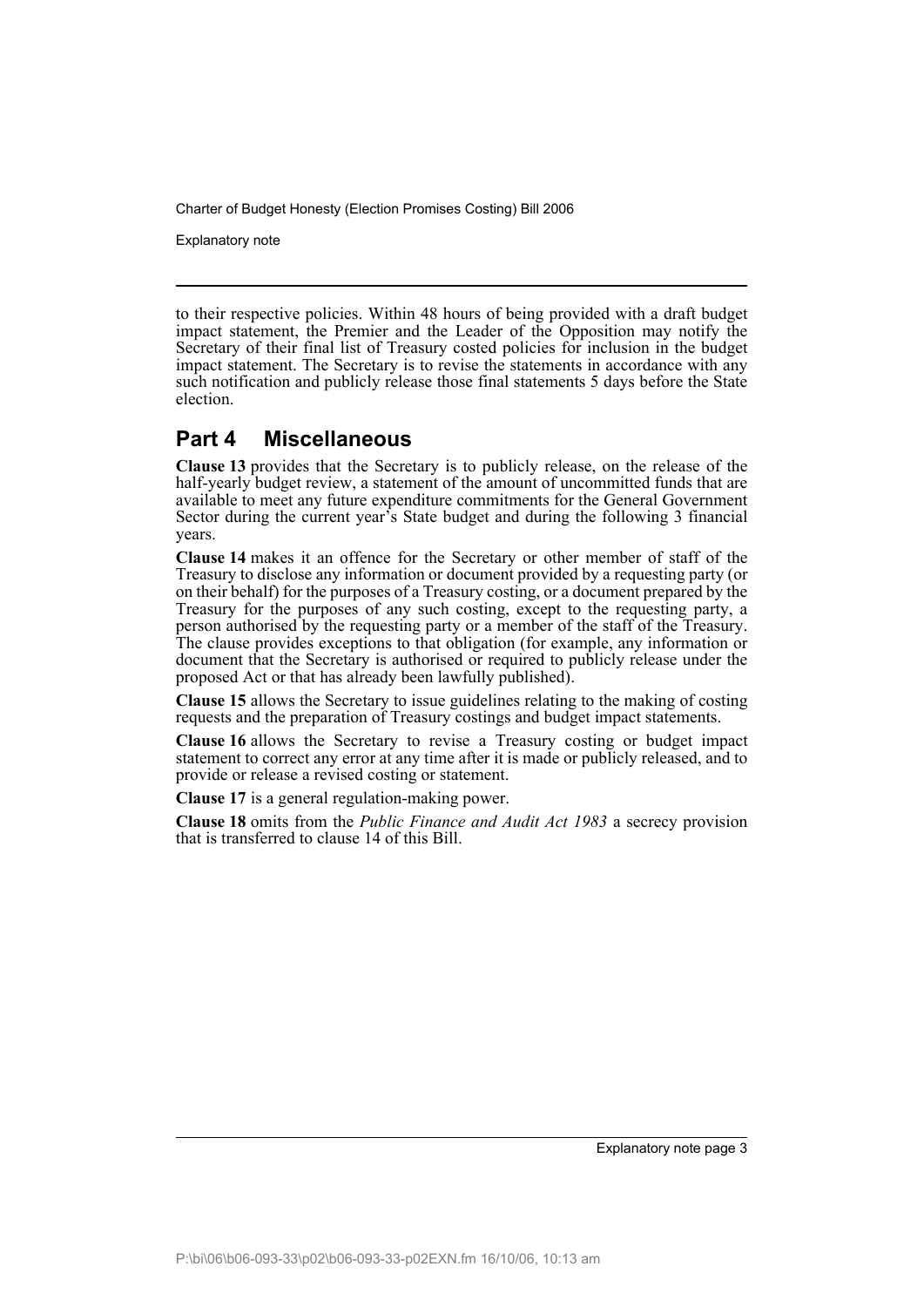Explanatory note

Explanatory note page 4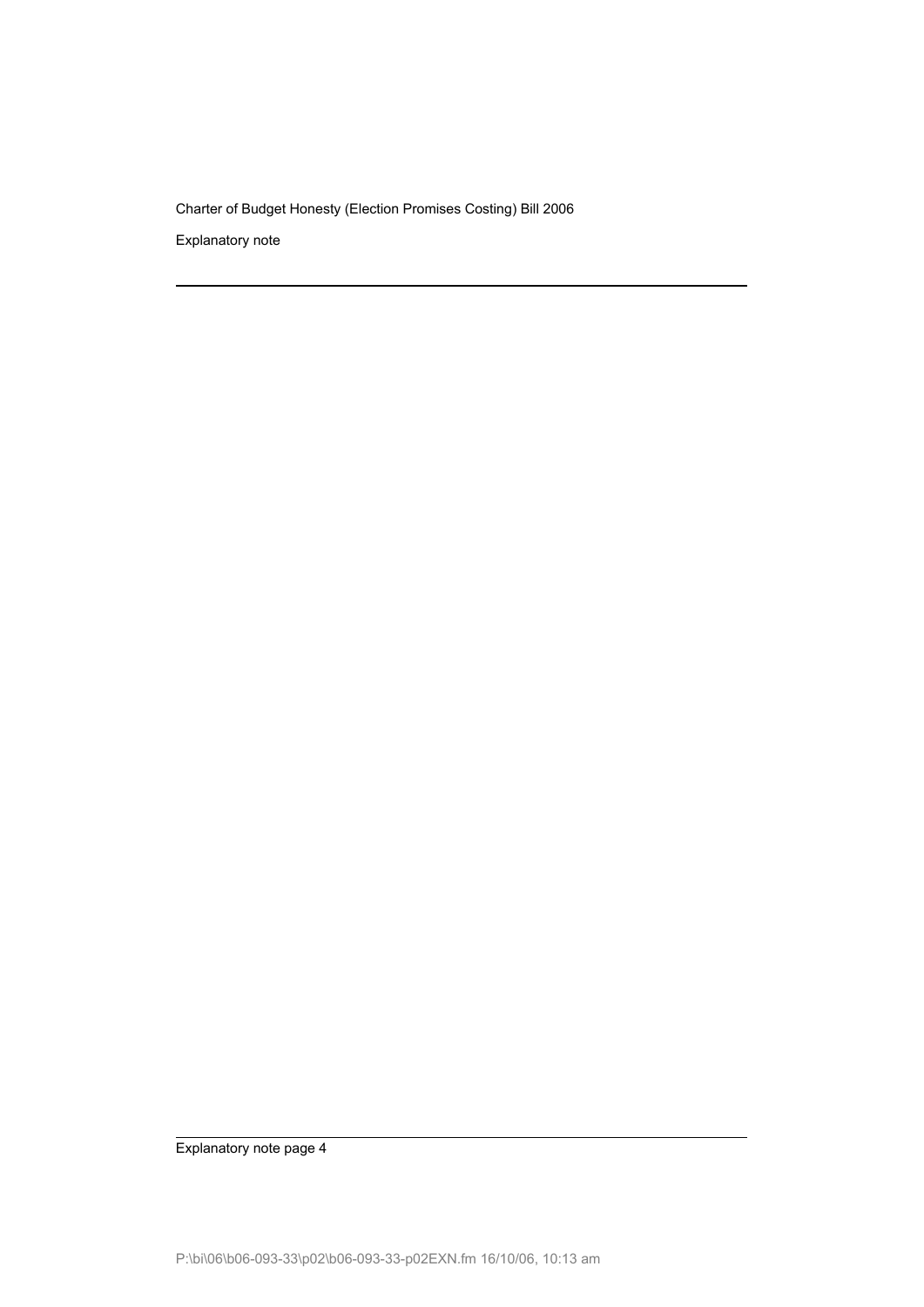First print



New South Wales

# **Charter of Budget Honesty (Election Promises Costing) Bill 2006**

# **Contents**

|        |                                                                    | Page |
|--------|--------------------------------------------------------------------|------|
| Part 1 | <b>Preliminary</b>                                                 |      |
|        | Name of Act                                                        | 2    |
|        | 2<br>Commencement                                                  | 2    |
|        | 3<br>Definitions                                                   | 2    |
|        | 4<br><b>Notes</b>                                                  | 2    |
| Part 2 | Requests for Treasury costing of election<br>promises              |      |
|        | Request for costing by Premier or Leader of the<br>5<br>Opposition | 3    |
|        | 6<br>Period during which costings may be requested                 | 3    |
|        | 7<br>Requirements relating to the making of costing                |      |
|        | requests                                                           | 3    |
|        | 8<br>Withdrawal of costing request                                 | 3    |
|        |                                                                    |      |

b06-093-33.p02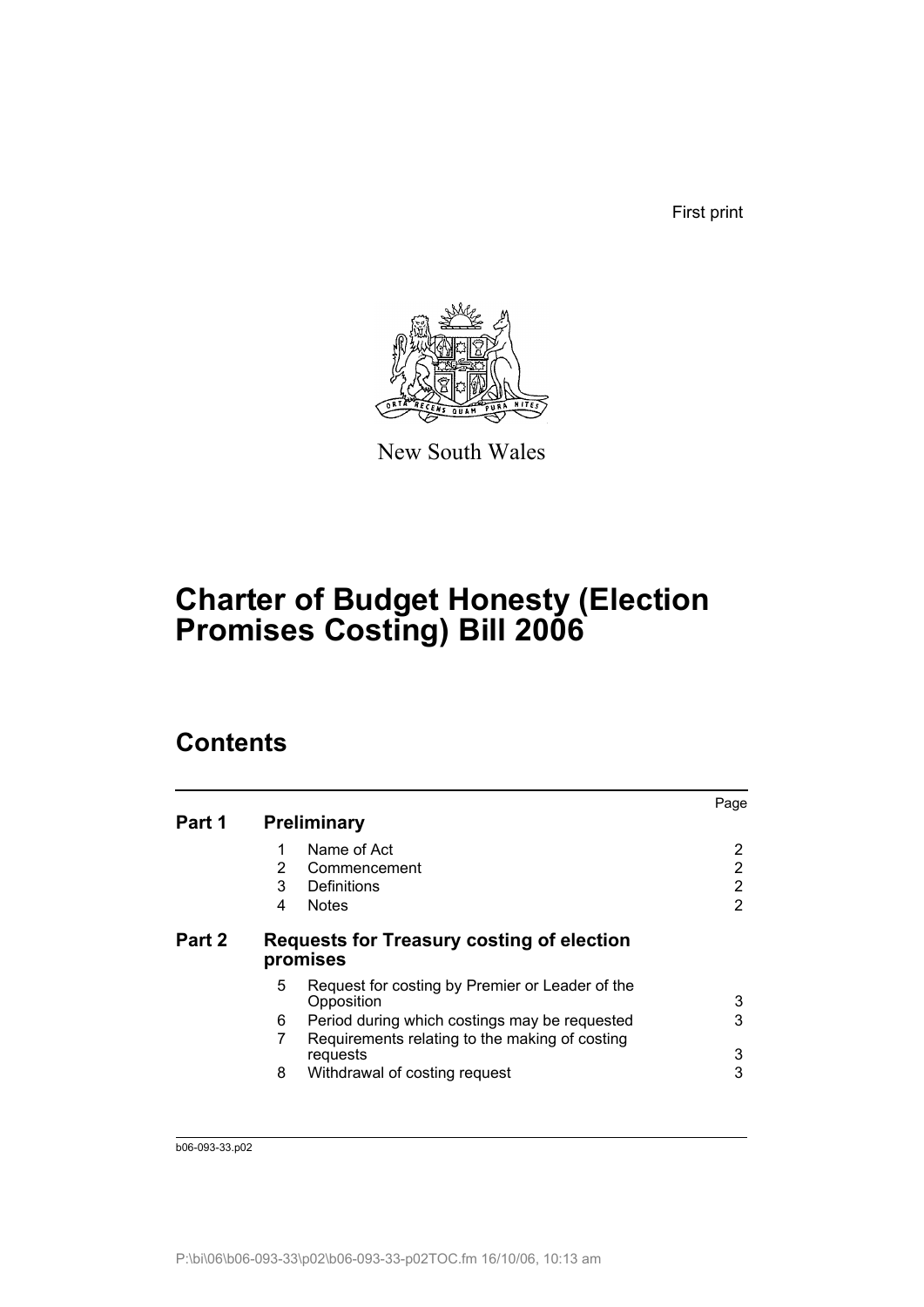Contents

|        |     |                                                                                                  | Page |
|--------|-----|--------------------------------------------------------------------------------------------------|------|
| Part 3 |     | <b>Treasury costing of election promises</b>                                                     |      |
|        | 9   | Treasury costing of individual policies                                                          | 4    |
|        | 10  | Public release of Treasury costings by Premier or<br>Leader of the Opposition                    | 4    |
|        | 11  | Public release of Treasury costings by Secretary<br>of the Treasury                              | 4    |
|        | 12. | Budget impact statements for all costed policies                                                 | 5    |
| Part 4 |     | <b>Miscellaneous</b>                                                                             |      |
|        | 13  | Pre-election statement of uncommitted State funds                                                | 6    |
|        | 14  | Confidentiality of information or documents relating<br>to Treasury costing of election promises | 6    |
|        | 15  | Treasury guidelines                                                                              |      |
|        | 16  | Revision of costings and statements to correct                                                   |      |
|        |     | any errors                                                                                       |      |
|        | 17  | Regulations                                                                                      |      |
|        | 18  | Consequential repeal of section 61A of Public Finance<br>and Audit Act 1983 No 152               |      |

Contents page 2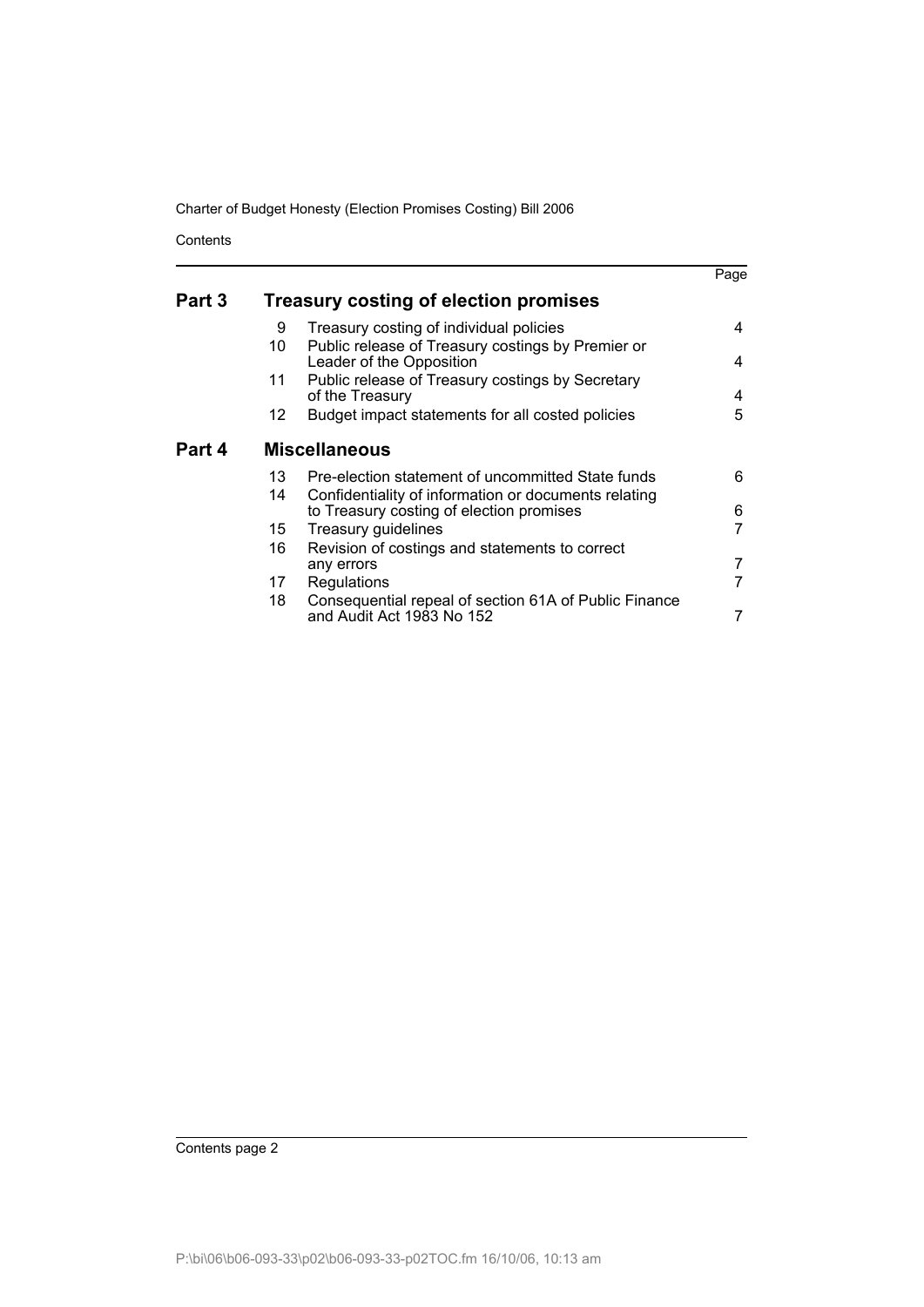

New South Wales

# **Charter of Budget Honesty (Election Promises Costing) Bill 2006**

No , 2006

## **A Bill for**

An Act to enable the Government and the Opposition to obtain and release an independent assessment by the Treasury of the cost of election promises before a State general election.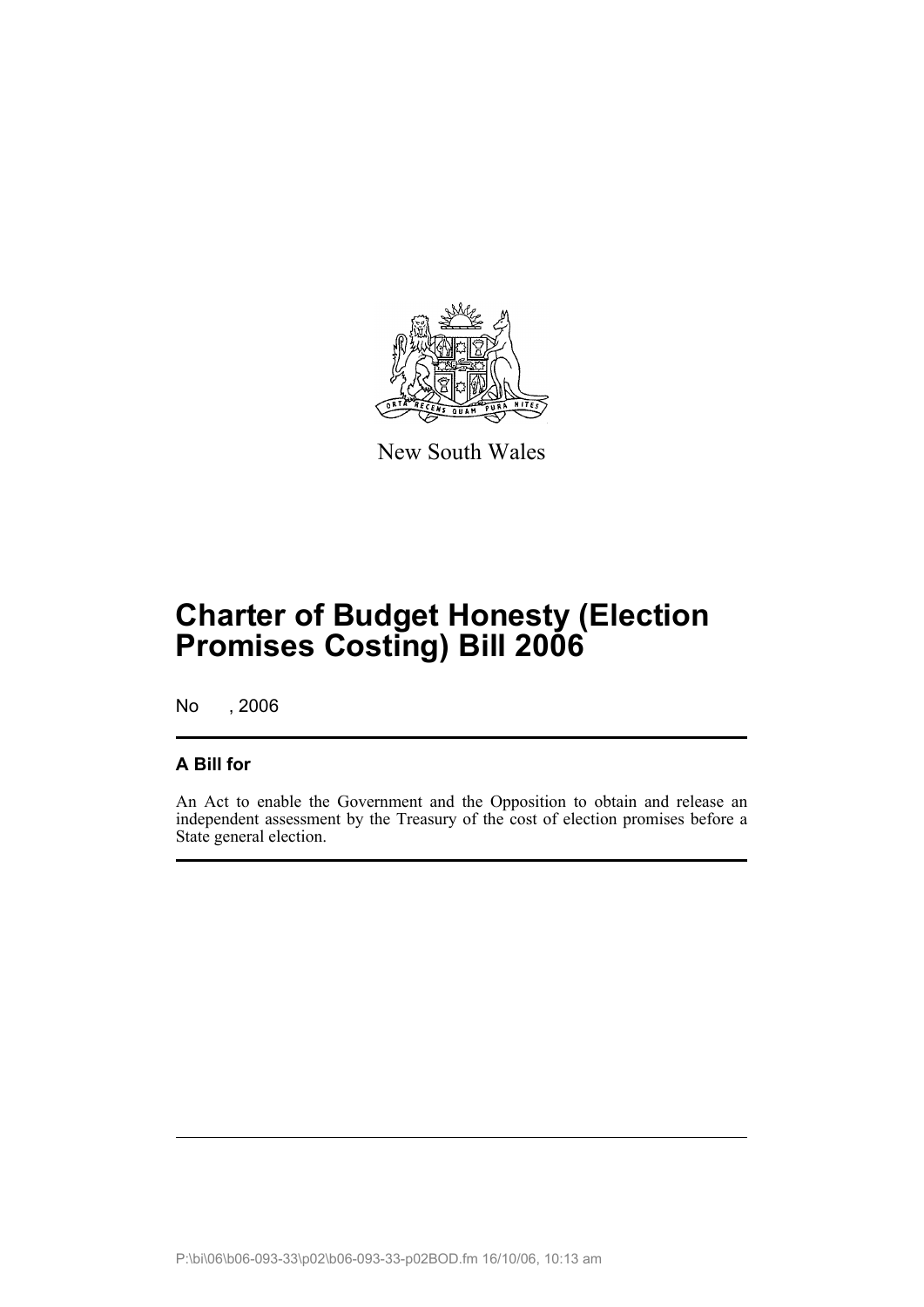Part 1 Preliminary

|              |                    | The Legislature of New South Wales enacts:                                                                                                                                                                                                                                                                | $\mathbf{1}$               |
|--------------|--------------------|-----------------------------------------------------------------------------------------------------------------------------------------------------------------------------------------------------------------------------------------------------------------------------------------------------------|----------------------------|
| Part 1       |                    | <b>Preliminary</b>                                                                                                                                                                                                                                                                                        |                            |
| 1            |                    | <b>Name of Act</b>                                                                                                                                                                                                                                                                                        | 3                          |
|              |                    | This Act is the Charter of Budget Honesty (Election Promises Costing)<br>Act 2006.                                                                                                                                                                                                                        | 4<br>5                     |
| $\mathbf{2}$ |                    | <b>Commencement</b>                                                                                                                                                                                                                                                                                       | 6                          |
|              |                    | This Act commences on the date of assent to this Act.                                                                                                                                                                                                                                                     | $\overline{7}$             |
| 3            | <b>Definitions</b> |                                                                                                                                                                                                                                                                                                           | 8                          |
|              | (1)                | In this Act:                                                                                                                                                                                                                                                                                              | 9                          |
|              |                    | <i>costing request</i> means a request made under Part 2 to the Secretary of<br>the Treasury for the preparation of a costing of a publicly announced or<br>proposed policy.                                                                                                                              | 10<br>11<br>12             |
|              |                    | <b>State election</b> means the day for taking the poll at a general election of<br>members of the Legislative Assembly.                                                                                                                                                                                  | 13<br>14                   |
|              |                    | the pre-election half-yearly budget review means the last half-yearly<br>review publicly released by the Treasurer before a State election under<br>section 8 (3) of the <i>Public Finance and Audit Act 1983</i> .                                                                                       | 15<br>16<br>17             |
|              |                    | <i>the pre-election period</i> —see section 6.                                                                                                                                                                                                                                                            | 18                         |
|              |                    | <b>Treasury costing</b> means a costing, under Part 3 by the Secretary of the<br>Treasury, of a publicly announced or proposed policy.                                                                                                                                                                    | 19<br>20                   |
|              | (2)                | A reference in this Act to the Premier or Leader of the Opposition<br>includes a reference to his or her nominee for the purposes of this Act,<br>being a person nominated by the Premier or Leader of the Opposition<br>(as the case requires) by notice in writing to the Secretary of the<br>Treasury. | 21<br>22<br>23<br>24<br>25 |
| 4            | <b>Notes</b>       |                                                                                                                                                                                                                                                                                                           | 26                         |
|              |                    | Notes included in this Act do not form part of this Act.                                                                                                                                                                                                                                                  | 27                         |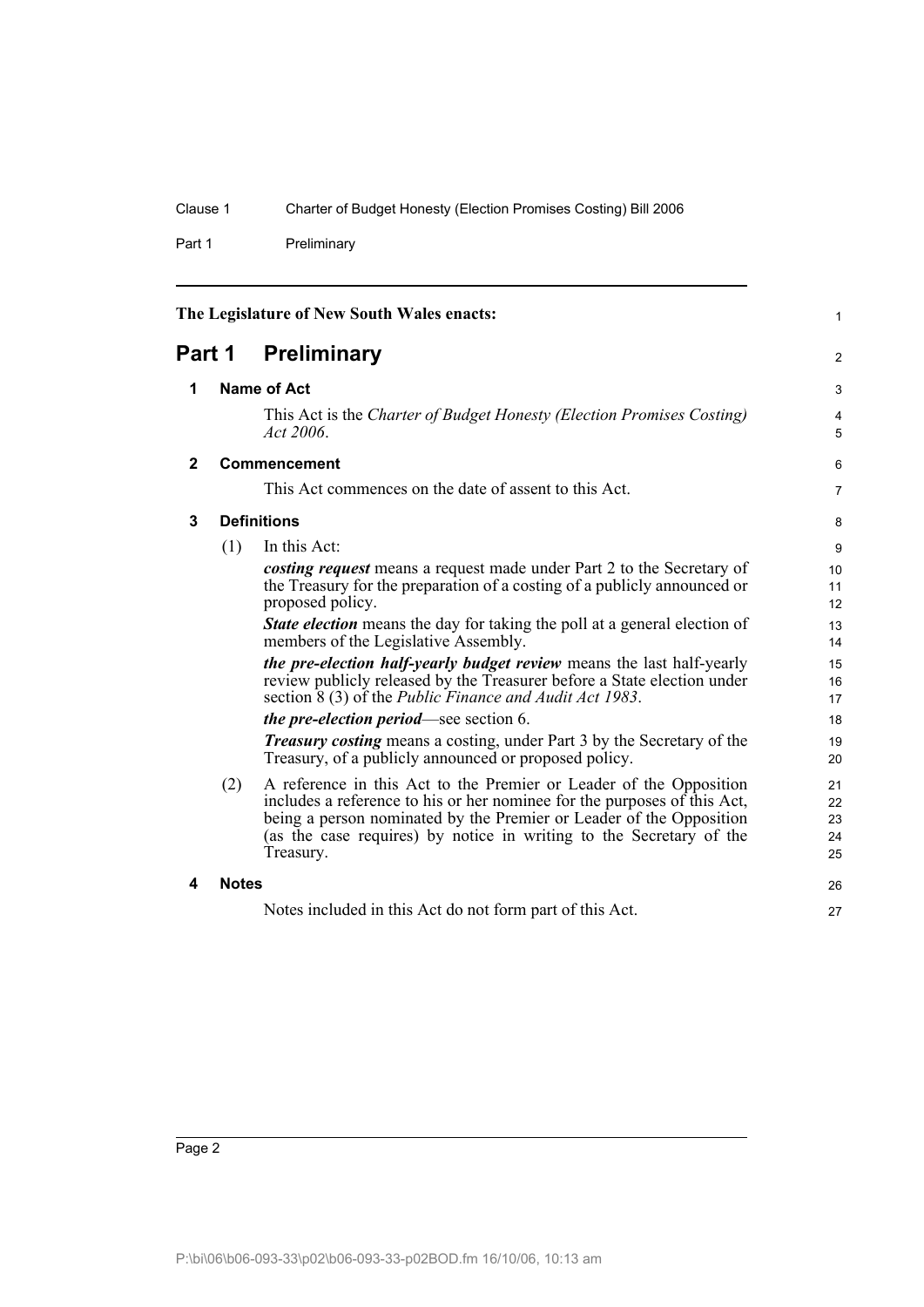| Charter of Budget Honesty (Election Promises Costing) Bill 2006 | Clause 5 |
|-----------------------------------------------------------------|----------|
| Requests for Treasury costing of election promises              | Part 2   |

## **Part 2 Requests for Treasury costing of election promises**

| 5 | Request for costing by Premier or Leader of the Opposition |                                                                                                                                                                       |                                                                                                                                                                                                                                                                                                                                                                                                                                                          | 3                                |
|---|------------------------------------------------------------|-----------------------------------------------------------------------------------------------------------------------------------------------------------------------|----------------------------------------------------------------------------------------------------------------------------------------------------------------------------------------------------------------------------------------------------------------------------------------------------------------------------------------------------------------------------------------------------------------------------------------------------------|----------------------------------|
|   | (1)                                                        | policies.                                                                                                                                                             | The Premier may, in accordance with this Act, request the Secretary of<br>the Treasury to prepare costings of publicly announced or proposed                                                                                                                                                                                                                                                                                                             | 4<br>5<br>6                      |
|   | (2)                                                        |                                                                                                                                                                       | The Leader of the Opposition may, in accordance with this Act, request<br>the Secretary of the Treasury to prepare costings of publicly announced<br>or proposed policies.                                                                                                                                                                                                                                                                               | $\overline{7}$<br>8<br>9         |
|   | (3)                                                        | revenue.                                                                                                                                                              | A costing request may relate to proposed changes in expenditure or                                                                                                                                                                                                                                                                                                                                                                                       | 10 <sup>1</sup><br>11            |
| 6 |                                                            |                                                                                                                                                                       | Period during which costings may be requested                                                                                                                                                                                                                                                                                                                                                                                                            | 12                               |
|   |                                                            |                                                                                                                                                                       | A costing request may be made at any time during the period of 60 days<br>before a State election (the pre-election period).<br>Note. For the purposes of the general election due to be held on 24 March<br>2007, the pre-election period will commence on 23 January 2007.                                                                                                                                                                             | 13<br>14<br>15<br>16             |
| 7 |                                                            |                                                                                                                                                                       | Requirements relating to the making of costing requests                                                                                                                                                                                                                                                                                                                                                                                                  | 17                               |
|   |                                                            |                                                                                                                                                                       | A costing request must:                                                                                                                                                                                                                                                                                                                                                                                                                                  | 18                               |
|   |                                                            | (a)                                                                                                                                                                   | be in writing, and                                                                                                                                                                                                                                                                                                                                                                                                                                       | 19                               |
|   |                                                            | (b)                                                                                                                                                                   | outline fully each policy to be costed, giving all relevant details<br>for the purpose of costing the policy, and                                                                                                                                                                                                                                                                                                                                        | 20<br>21                         |
|   |                                                            | (c)                                                                                                                                                                   | state the purpose or intention of the policy.                                                                                                                                                                                                                                                                                                                                                                                                            | 22                               |
| 8 |                                                            |                                                                                                                                                                       | Withdrawal of costing request                                                                                                                                                                                                                                                                                                                                                                                                                            | 23                               |
|   | (1)                                                        | The Premier or Leader of the Opposition may, by notice in writing<br>given to the Secretary of the Treasury, withdraw any costing request<br>that he or she has made. |                                                                                                                                                                                                                                                                                                                                                                                                                                                          | 24<br>25<br>26                   |
|   | (2)                                                        |                                                                                                                                                                       | A costing request may be withdrawn at any time before the Treasury<br>costing is provided to the Premier or Leader of the Opposition.<br>Note. Section 12 (4) also provides that after a Treasury costing of a policy is<br>provided, the Premier or Leader of the Opposition may withdraw the policy from<br>the list of Treasury costed policies included in the budget impact statement<br>prepared and released by the Secretary under that section. | 27<br>28<br>29<br>30<br>31<br>32 |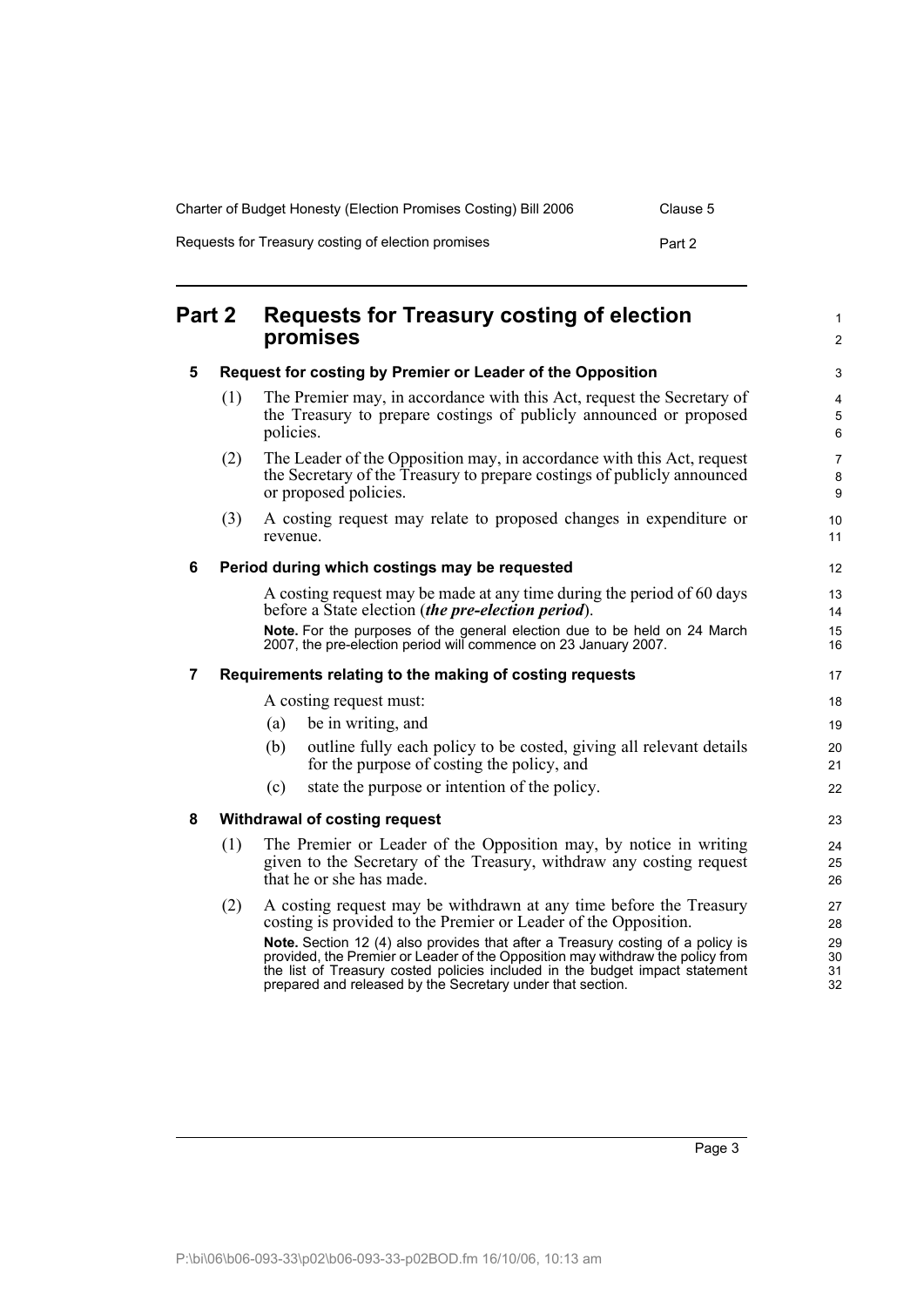Part 3 Treasury costing of election promises

## **Part 3 Treasury costing of election promises**

### **9 Treasury costing of individual policies**

- (1) As soon as possible after receiving a costing request, the Secretary of the Treasury is to:
	- (a) prepare a costing of the policy or policies concerned, and
	- (b) provide the costing to the Premier (if the request was made by the Premier) or to the Leader of the Opposition (if the request was made by the Leader of the Opposition).

1

- (2) The Secretary of the Treasury is to inform the Premier or the Leader of the Opposition (as the case requires) of any costing that the Secretary is unable to provide and of the reason that the costing cannot be provided.
- (3) If the Secretary of the Treasury needs more information for the purpose of costing a policy, the Secretary may ask the Premier or Leader of the Opposition (as the case requires) to provide that information in writing.
- (4) The Premier and the Leader of the Opposition are required to notify the Secretary of the Treasury of the public announcement of policies that have been costed by the Secretary.

#### **10 Public release of Treasury costings by Premier or Leader of the Opposition**

- (1) The Premier or the Leader of the Opposition may publicly release a Treasury costing provided by the Secretary of the Treasury.
- (2) If the Secretary of the Treasury considers that a Treasury costing provided by the Secretary has been publicly misrepresented, the Secretary may issue a public statement to correct the misrepresentation.

### **11 Public release of Treasury costings by Secretary of the Treasury**

- (1) The Secretary of the Treasury is required to publicly release a costing request and the Treasury costing for the policy when the Premier or Leader of the Opposition (as the case requires) notifies the Secretary that the policy has been publicly announced.
- (2) When the Secretary of the Treasury releases a budget impact statement under section 12, the Secretary is also required to publicly release costing requests and the Treasury costings for all policies listed in the budget impact statement.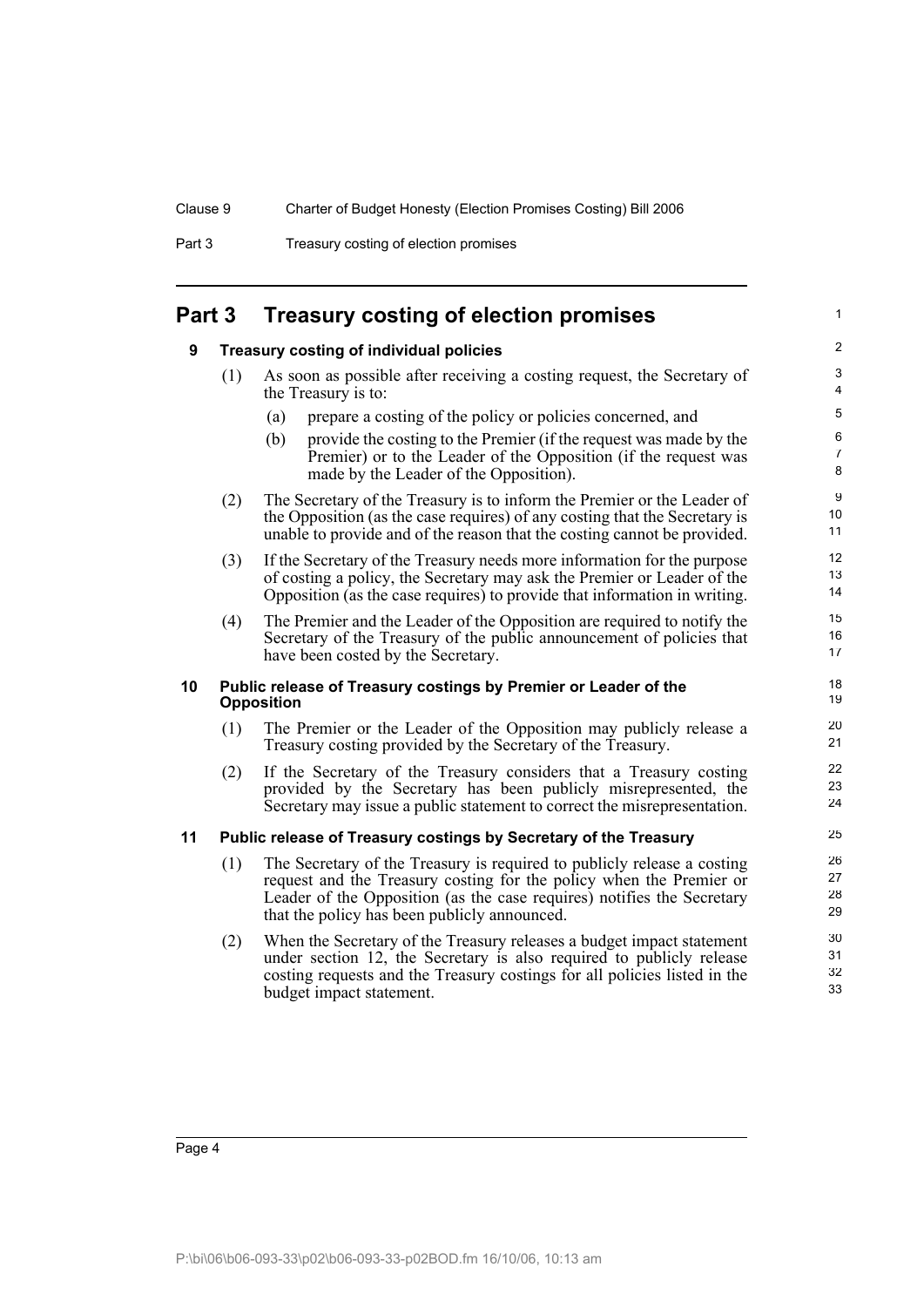| Charter of Budget Honesty (Election Promises Costing) Bill 2006 | Clause 12 |
|-----------------------------------------------------------------|-----------|
| Treasury costing of election promises                           | Part 3    |

#### **12 Budget impact statements for all costed policies**

- (1) The Secretary of the Treasury is to prepare, during the pre-election period, a budget impact statement for all Treasury costed Government policies and a budget impact statement for all Treasury costed Opposition policies.
- (2) A budget impact statement is to list the relevant Treasury costed policies and show:
	- (a) a summary of the assessed financial impact of each costed policy, and
	- (b) the total net financial impact of all the costed policies,

on the current year's State budget and on the forward estimates for the period to which the pre-election half-yearly budget review relates. The budget impact statement is also to show the impact of all the costed policies on the State's net financial liabilities.

- (3) The Secretary of the Treasury is to provide, on the day that is the fifteenth last day before the State election, a draft budget impact statement to the Premier and to the Leader of the Opposition in relation to their respective policies. **Note.** For the purposes of the general election due to be held on 24 March 2007, the draft statements are to be provided on 9 March 2007.
- (4) The Premier and the Leader of the Opposition may, within 48 hours after being provided with a draft budget impact statement, notify the Secretary of the Treasury in writing of their final list of Treasury costed policies for inclusion in the budget impact statement.
- (5) The Secretary of the Treasury is to:
	- (a) revise the draft budget impact statements in accordance with any such notification, and
	- (b) publicly release both of the final budget impact statements on the day that is the fifth last day before the State election.

**Note.** For the purposes of the general election due to be held on 24 March 2007, the final statements are to be released on 19 March 2007.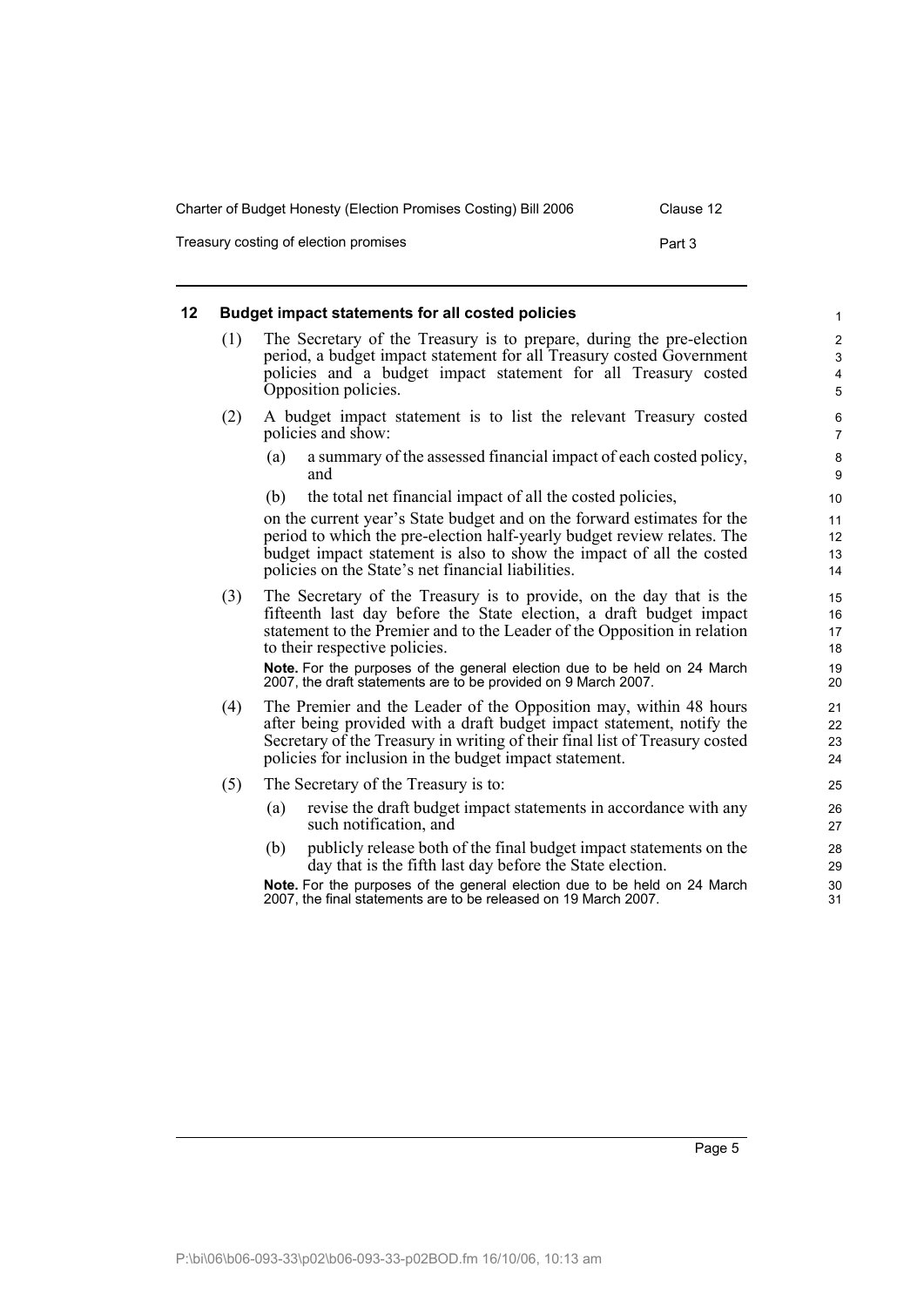Part 4 Miscellaneous

## **Part 4 Miscellaneous**

| 13 |                                                                                                  |     | <b>Pre-election statement of uncommitted State funds</b>                                                                                                                                                                                                                                                                                                                                                                   | 2                                                          |
|----|--------------------------------------------------------------------------------------------------|-----|----------------------------------------------------------------------------------------------------------------------------------------------------------------------------------------------------------------------------------------------------------------------------------------------------------------------------------------------------------------------------------------------------------------------------|------------------------------------------------------------|
|    |                                                                                                  |     | The Secretary of the Treasury is to publicly release, at the same time as<br>the public release of the pre-election half-yearly budget review, a<br>statement of the amount of uncommitted funds that are available (within<br>the revised estimates of recurrent and capital expenditures) to meet any<br>future expenditure commitments for the General Government Sector for<br>the period to which the review relates. | 3<br>4<br>$\overline{5}$<br>$\,6\,$<br>$\overline{7}$<br>8 |
| 14 | Confidentiality of information or documents relating to Treasury costing<br>of election promises |     |                                                                                                                                                                                                                                                                                                                                                                                                                            |                                                            |
|    | (1)                                                                                              |     | This section applies to any of the following information and documents:                                                                                                                                                                                                                                                                                                                                                    | 11                                                         |
|    |                                                                                                  | (a) | information or documents provided to the Secretary of the<br>Treasury by the Premier or the Leader of the Opposition (or on<br>their behalf) for the purposes of a Treasury costing under this<br>Act,                                                                                                                                                                                                                     | 12<br>13<br>14<br>15                                       |
|    |                                                                                                  | (b) | information or documents prepared by the Treasury for the<br>purposes of any such costing.                                                                                                                                                                                                                                                                                                                                 | 16<br>17                                                   |
|    | (2)                                                                                              |     | The Secretary of the Treasury or other member of staff of the Treasury<br>must not disclose any such information or document except:                                                                                                                                                                                                                                                                                       | 18<br>19                                                   |
|    |                                                                                                  | (a) | in the case of a costing request by the Premier—to the Premier or<br>to a person authorised by the Premier, or                                                                                                                                                                                                                                                                                                             | 20<br>21                                                   |
|    |                                                                                                  | (b) | in the case of a costing request by the Leader of the Opposition—<br>to the Leader of the Opposition or to a person authorised by the<br>Leader of the Opposition, or                                                                                                                                                                                                                                                      | 22<br>23<br>24                                             |
|    |                                                                                                  | (c) | in any case—to a member of staff of the Treasury.                                                                                                                                                                                                                                                                                                                                                                          | 25                                                         |
|    |                                                                                                  |     | Maximum penalty: 50 penalty units.                                                                                                                                                                                                                                                                                                                                                                                         | 26                                                         |
|    | (3)                                                                                              |     | This section does not apply to any information or document:                                                                                                                                                                                                                                                                                                                                                                | 27                                                         |
|    |                                                                                                  | (a) | if the information or document relates to a Treasury costing or<br>costing request that the Secretary of the Treasury is authorised or<br>required to publicly release by this Act, or                                                                                                                                                                                                                                     | 28<br>29<br>30                                             |
|    |                                                                                                  | (b) | if the information or document has already been lawfully<br>published, or                                                                                                                                                                                                                                                                                                                                                  | 31<br>32                                                   |
|    |                                                                                                  | (c) | if the person disclosing the information or document became<br>aware of the information or obtained the document otherwise<br>than in the course of a Treasury costing under this Act.                                                                                                                                                                                                                                     | 33<br>34<br>35                                             |